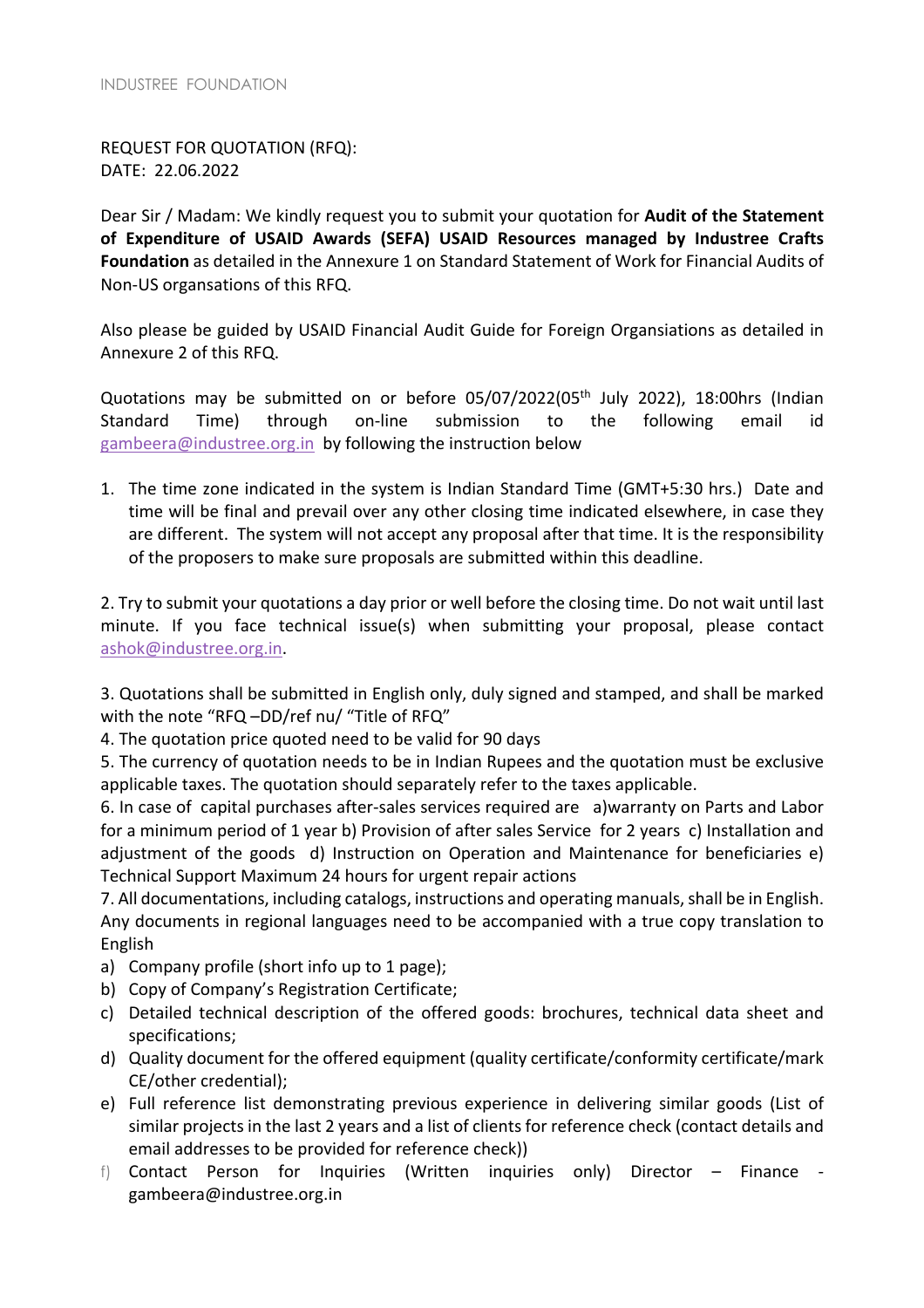| <b>DETAILS OF PROCUREMENT AGENCY</b>                                                                                                                                                                                                                                                                                                                                                                                                                                                                                                                                                                                                                                                                                                                                                                                                                                                                                                                                                                                                                                                                                                                                                                                                                                                                                                                                                                                                                                                                                                                                                                                                                                                                                                                                                                    |
|---------------------------------------------------------------------------------------------------------------------------------------------------------------------------------------------------------------------------------------------------------------------------------------------------------------------------------------------------------------------------------------------------------------------------------------------------------------------------------------------------------------------------------------------------------------------------------------------------------------------------------------------------------------------------------------------------------------------------------------------------------------------------------------------------------------------------------------------------------------------------------------------------------------------------------------------------------------------------------------------------------------------------------------------------------------------------------------------------------------------------------------------------------------------------------------------------------------------------------------------------------------------------------------------------------------------------------------------------------------------------------------------------------------------------------------------------------------------------------------------------------------------------------------------------------------------------------------------------------------------------------------------------------------------------------------------------------------------------------------------------------------------------------------------------------|
| <b>INDUS TREE CRAFTS FOUNDATION</b>                                                                                                                                                                                                                                                                                                                                                                                                                                                                                                                                                                                                                                                                                                                                                                                                                                                                                                                                                                                                                                                                                                                                                                                                                                                                                                                                                                                                                                                                                                                                                                                                                                                                                                                                                                     |
| Audit of the Statement of Expenditure of USAID Awards<br>(SEGA) of USAID Resources managed by Industree<br>Crafts Foundation for the Period 1st April 2021 to 31st<br>March 2022.                                                                                                                                                                                                                                                                                                                                                                                                                                                                                                                                                                                                                                                                                                                                                                                                                                                                                                                                                                                                                                                                                                                                                                                                                                                                                                                                                                                                                                                                                                                                                                                                                       |
| Industree Crafts Foundation (ICF) with support from<br>USAID (WEE) has initiated the Producer-Owned Women<br>Enterprises (POWER) project which focuses on<br>increasing economic opportunities for women from<br>marginalized communities.                                                                                                                                                                                                                                                                                                                                                                                                                                                                                                                                                                                                                                                                                                                                                                                                                                                                                                                                                                                                                                                                                                                                                                                                                                                                                                                                                                                                                                                                                                                                                              |
| Project aims to create 28 women-owned enterprises<br>connect 6,800 women<br>that will<br>producers<br>to to<br>chains<br>in<br>commercial<br>supply<br>natural<br>and<br>biodegradable products such as leaf plates, baskets,<br>mats and bags from tree leaves, bamboo, banana bark<br>and other natural fibers. The states selected for the<br>implementation of the POWER projects are Tamil Nadu,<br>Karnataka, Andhra Pradesh, Odisha and Maharashtra.                                                                                                                                                                                                                                                                                                                                                                                                                                                                                                                                                                                                                                                                                                                                                                                                                                                                                                                                                                                                                                                                                                                                                                                                                                                                                                                                             |
| 2000,<br>Industree<br><b>Established</b><br>in<br>Foundation<br>holistically tackles the root causes of poverty by<br>creating an ownership-based, organized creative<br>manufacturing<br>ecosystem<br>for<br>micro-<br>entrepreneurs. Industree works with a vision to co-<br>create an ecosystem with farmers, artisans, and<br>stakeholders, creating a new way of building<br>sustainable enterprises and work culture. Its<br>mission is to work towards economically and<br>socially<br>empowering women<br>from<br>both<br>agriculture and non-agriculture occupations. This<br>is done by enabling them to equitably engage<br>with global and local markets through producer-<br>owned enterprises, thus becoming wealth<br>creators for themselves, creating resilience to life<br>crises, and helping society meet its sustainable<br>development goals. Our approach has tripled the<br>incomes of artisans in non-farm occupations by<br>leveraging their artisanal skills and integrating<br>them into the creative industries sector, reaching<br>women artisans across India and Africa.<br>Industree aspires to impact producers across<br>agriculture and non-agriculture value chains. It<br>seeks to give producers access to formal work in<br>businesses that they collectively own, providing a<br>stable and dignified alternative to the precarious<br>informal sector. The foundation has implemented<br>projects in Karnataka, Tamil Nadu, Odisha,<br>Rajasthan, Andhra Pradesh in India and Bahir Dar<br>in Ethiopia, in partnership with organizations like<br>UNDP, British Asian Trust, Social Venture Partners,<br>National Skills Development Corporation, Odisha<br>Forest Sector Development Project, The Freedom<br>Fund, Tata Trusts, Welspun, Standard Chartered, |
|                                                                                                                                                                                                                                                                                                                                                                                                                                                                                                                                                                                                                                                                                                                                                                                                                                                                                                                                                                                                                                                                                                                                                                                                                                                                                                                                                                                                                                                                                                                                                                                                                                                                                                                                                                                                         |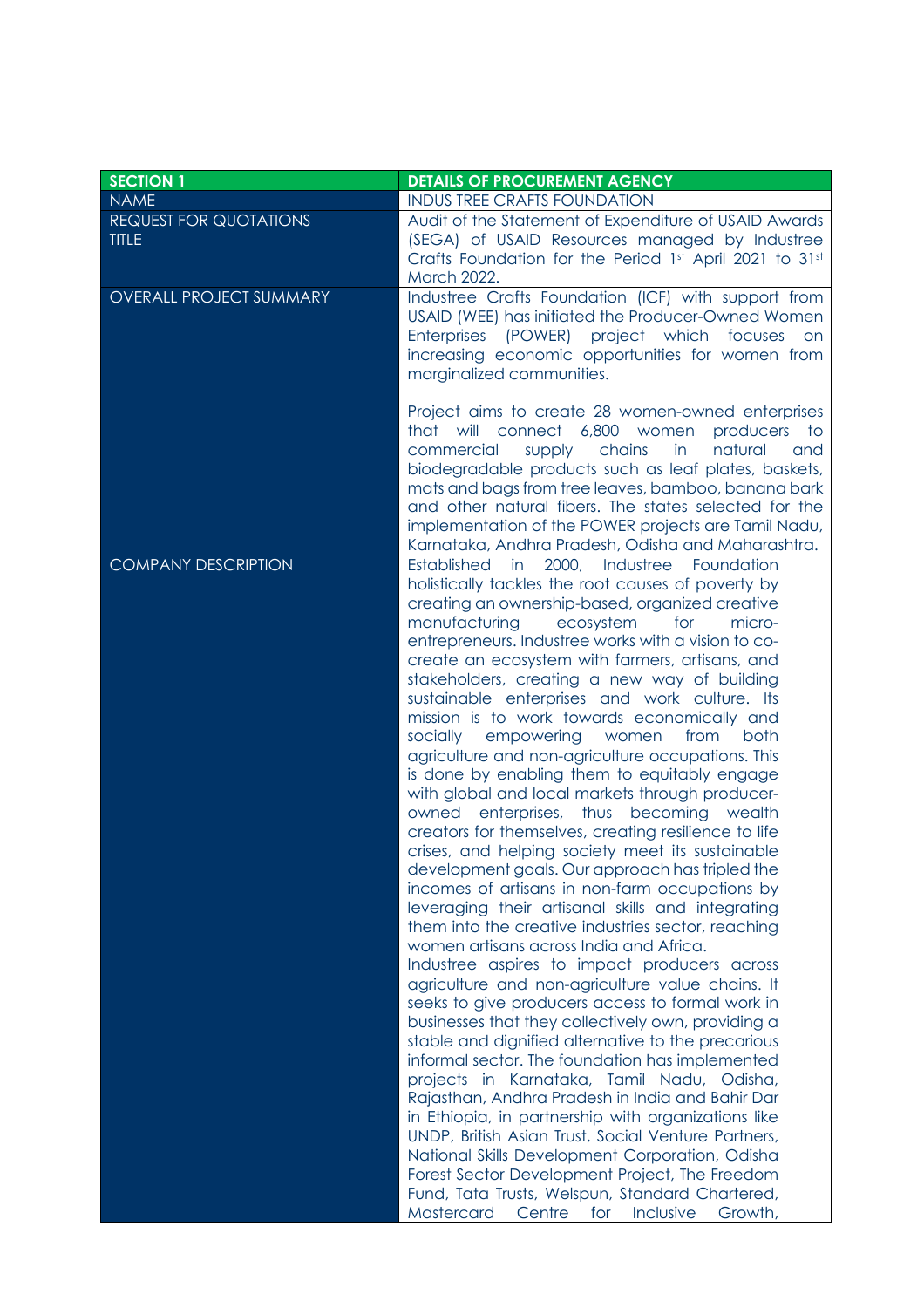|                                                | International Trade Centre, USAID and HSBC-<br>Impact Foundation.                                                                                                                                                                                                                                                                                                                                                                                                                                                                                                                                                                                                                                                              |
|------------------------------------------------|--------------------------------------------------------------------------------------------------------------------------------------------------------------------------------------------------------------------------------------------------------------------------------------------------------------------------------------------------------------------------------------------------------------------------------------------------------------------------------------------------------------------------------------------------------------------------------------------------------------------------------------------------------------------------------------------------------------------------------|
|                                                | Apart from this, Industree has incubated and<br>accelerated<br>two<br>profitable<br>and<br>globally<br>producer-owned<br>compliant<br>enterprises<br>Greenkraft and Ektha Apparel, which have<br>generated USD 10M+ in combined cumulative<br>revenue and has made inroads with both national<br>and global brands through the two producer<br>companies it has incubated for market connect.                                                                                                                                                                                                                                                                                                                                  |
| <b>PROJECT LEAD &amp; TITLE</b>                | Gambeera Seelan, Director - Finance                                                                                                                                                                                                                                                                                                                                                                                                                                                                                                                                                                                                                                                                                            |
| PHONE & EMAIL ID                               | gambeera@industree.org.in                                                                                                                                                                                                                                                                                                                                                                                                                                                                                                                                                                                                                                                                                                      |
| DATE OF RFQ ISSUE                              | 22nd June 2022                                                                                                                                                                                                                                                                                                                                                                                                                                                                                                                                                                                                                                                                                                                 |
| <b>SUBMISSION DEADLINE</b><br><b>SECTION 2</b> | 5 <sup>th</sup> July 2022<br><b>RFQ DOCUMENTS</b>                                                                                                                                                                                                                                                                                                                                                                                                                                                                                                                                                                                                                                                                              |
| PROJECT DESCRIPTION                            | Audit of the Statement of Expenditure of USAID Awards<br>of USAID Resources managed by Industree Crafts<br>Foundation under:<br>a. "Producer-Owned Women Enterprises (POWER)"<br>Cooperative<br>vide<br>Agreement<br>project<br>No.<br>72038619CA00003 for the period April 01, 2021 to March<br>31, 2022.                                                                                                                                                                                                                                                                                                                                                                                                                     |
|                                                | The objective of this engagement is to conduct a<br>financial audit of the USAID resources managed by the<br>under<br>"Producer-Owned<br>recipient<br>(a)<br>Women<br>Enterprises (POWER)" project vide Cooperative<br>Agreement No. 72038619CA00003 from April 01, 2021 to<br>March 31, 2022 in accordance with:                                                                                                                                                                                                                                                                                                                                                                                                              |
|                                                | <b>USAID</b><br>Financial Audit Guide for Foreign<br>Organization (hereafter Guide);<br>U.S. Generally Accepted Government Auditing<br>Standards1 (GAGAS or the Yellow Book); hereafter<br>referred to as GAGAS, issued by Comptroller General of<br>the United States Government Accountability Office;<br>and, as applicable.<br>International Standards on Auditing (ISA) issued<br>by the International Auditing and Assurance Standards<br>Board (IAASB), in conjunction with GAGAS; and<br>The International Standards of Supreme Audit<br>Institutions<br>(ISSAIs)<br>by the<br>International<br>issued<br>Organization of Supreme Audit Institutions (INTOSAI) for<br>public-sector audits, in conjunction with GAGAS. |
|                                                | The financial audit must include a specific audit of all<br>the recipient's USAID-funded programs. The Statement<br>of Expenditure under Federal Awards is the basic<br>financial statement to be audited when indirect cost<br>rates are not used. All amounts in the financial audit<br>report must be stated in U.S. dollars. The auditors should<br>indicate the exchange rate(s) used in the notes to the<br>fund accountability statement.                                                                                                                                                                                                                                                                               |
| <b>TARGETS</b>                                 | Auditors must design steps and<br>procedures<br>- in<br>accordance with GAGAS. A financial audit of the funds<br>provided by USAID must be performed in accordance<br>with GAGAS, or other approved standards where<br>applicable, and accordingly includes such tests of the                                                                                                                                                                                                                                                                                                                                                                                                                                                  |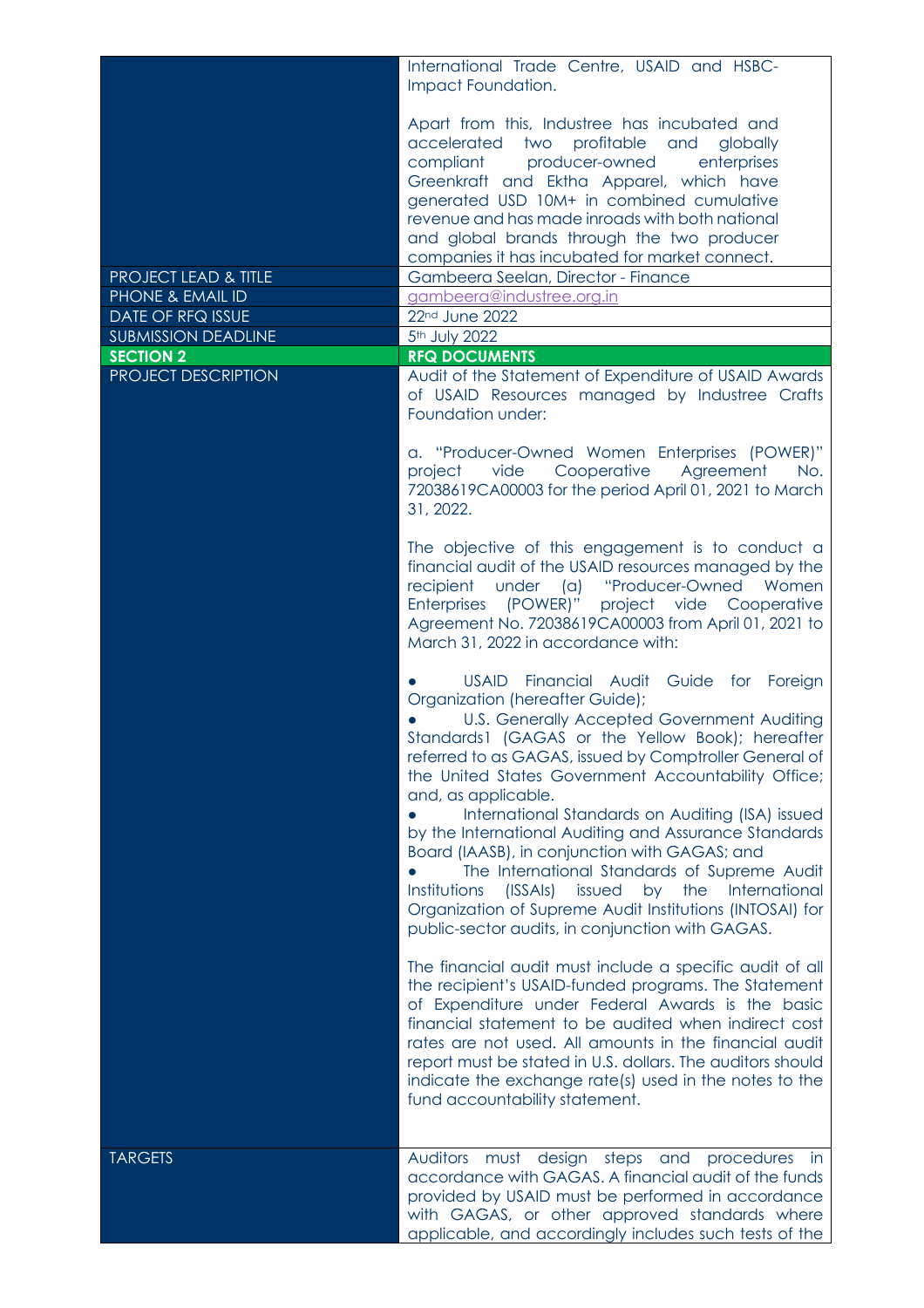|                                                 | accounting records as deemed necessary under the<br>circumstances. The specific objectives of the audit of<br>the USAID funds are to:                                                                                                                                                                                                                                                                                                                                                                                                                                                                                                                                                                                                            |
|-------------------------------------------------|--------------------------------------------------------------------------------------------------------------------------------------------------------------------------------------------------------------------------------------------------------------------------------------------------------------------------------------------------------------------------------------------------------------------------------------------------------------------------------------------------------------------------------------------------------------------------------------------------------------------------------------------------------------------------------------------------------------------------------------------------|
|                                                 | Express an opinion on whether the Statement of<br>Expenditure under Federal Awards<br>for the USAID<br>funded awards presents fairly in all material respects in<br>relation to the recipient's financial statements as a<br>whole, and in revenues received, costs incurred, and<br>and<br>technical<br>commodities<br>assistance<br>directly<br>procured by USAID for the period audited in conformity<br>with the terms of the agreements and generally<br>accepted accounting principles.                                                                                                                                                                                                                                                    |
|                                                 | Evaluate and obtain a sufficient understanding<br>of the recipient's internal controls related to the USAID-<br>funded programs, assess control risk, and identify<br>reportable conditions, including<br>material<br>internal<br>control weaknesses. This evaluation must include the<br>internal controls related to required cost-sharing<br>contributions.                                                                                                                                                                                                                                                                                                                                                                                   |
|                                                 | Perform tests to determine whether the recipient<br>complied, in all material respects, with agreement terms<br>cost-sharing/matching contributions,<br><i>(including</i><br>if<br>applicable) and applicable laws and regulations<br>related to USAID-funded programs. All material<br>instances of noncompliance and all illegal acts that<br>have occurred or are likely to have occurred must be<br>identified. Such tests must include the compliance<br>requirements related to any required cost-sharing<br>contributions.                                                                                                                                                                                                                |
| <b>LOCATION</b>                                 | <b>Bangalore</b>                                                                                                                                                                                                                                                                                                                                                                                                                                                                                                                                                                                                                                                                                                                                 |
| <b>DELIVERY REQUIRMENTS</b>                     | The Audit Schedule and Reports must be<br>planned as per the Due Dates calender to<br>complet the audit on time.                                                                                                                                                                                                                                                                                                                                                                                                                                                                                                                                                                                                                                 |
| <b>QUALITY ASSURANCE</b><br><b>REQUIRMENT</b>   |                                                                                                                                                                                                                                                                                                                                                                                                                                                                                                                                                                                                                                                                                                                                                  |
| <b>PRIOR EXPERIENCE</b>                         | The Audit Teams are selected as per the                                                                                                                                                                                                                                                                                                                                                                                                                                                                                                                                                                                                                                                                                                          |
| <b>REQUIREMENT</b><br><b>SELECTION CRITERIA</b> | Empaneled CPA firms as approved by USAID.                                                                                                                                                                                                                                                                                                                                                                                                                                                                                                                                                                                                                                                                                                        |
| <b>TECHNICAL WEIGHTAGE</b>                      | 70%                                                                                                                                                                                                                                                                                                                                                                                                                                                                                                                                                                                                                                                                                                                                              |
| <b>FINANCIAL WEIGHTAGE</b>                      | 30%                                                                                                                                                                                                                                                                                                                                                                                                                                                                                                                                                                                                                                                                                                                                              |
| <b>OTHER CRTERIA</b>                            |                                                                                                                                                                                                                                                                                                                                                                                                                                                                                                                                                                                                                                                                                                                                                  |
| <b>TERMS AND CONDITIONS</b>                     | The audit must begin as soon as practicable after<br>the signing of the audit contract and from the<br>audit start date, the audit firm must submit to<br>USAID: a draft indexed audit report in English<br>within 90 calendar days, and a final audit report<br>within 120 calendar days. The audit firm must<br>submit to the USAID Operating Unit Two copies of<br>the final report in English.<br>It is the responsibility of the recipient to ensure that<br>all records are available, all accounting entries<br>and adjustments are made, and all other<br>necessary steps are taken to make it possible for<br>the audit firm to perform the work necessary to be<br>able to present the final audit report within 120<br>calendar days. |
|                                                 | Payment will be as follows:                                                                                                                                                                                                                                                                                                                                                                                                                                                                                                                                                                                                                                                                                                                      |